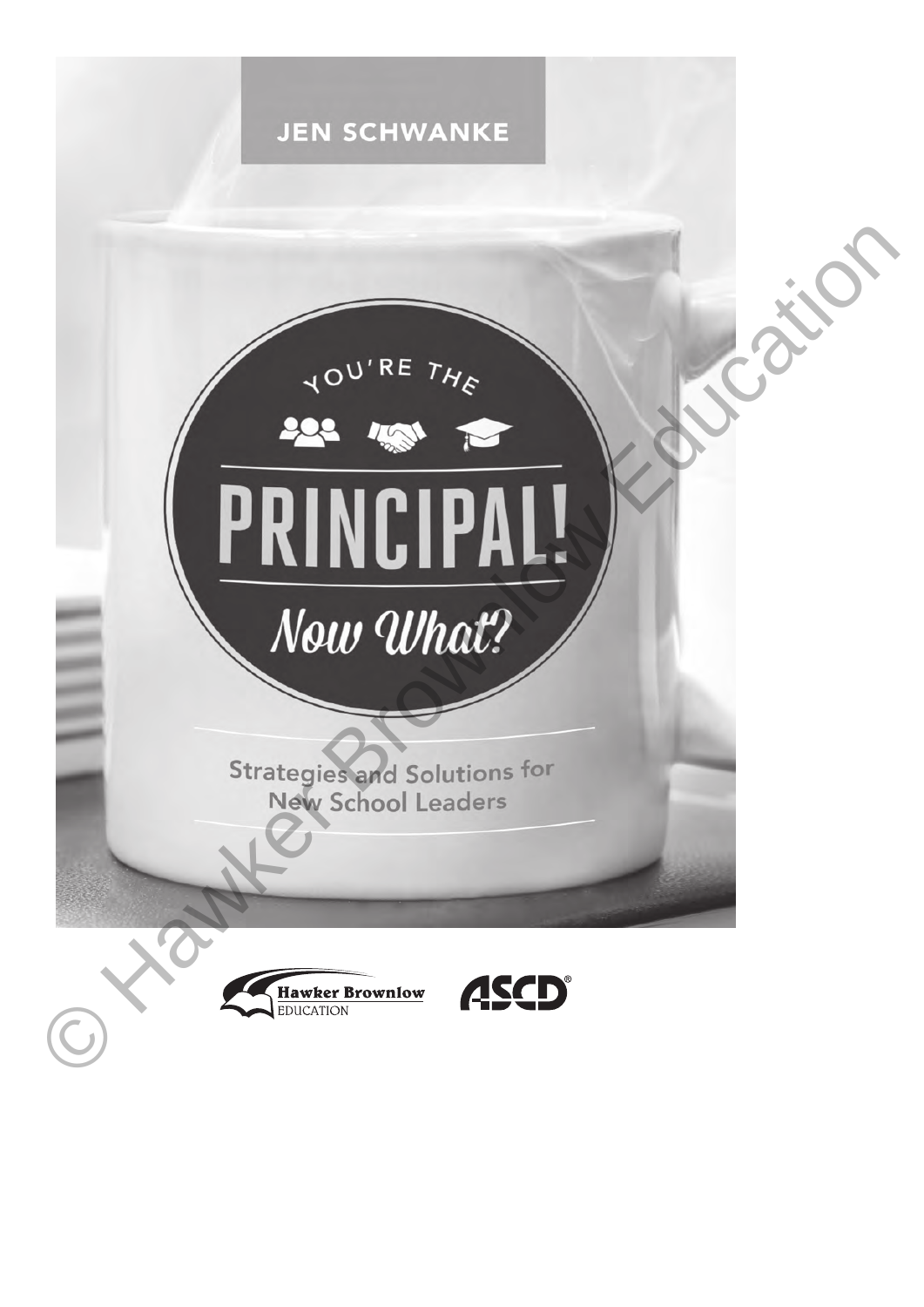# YOU'RE THE



|    | INGIPAL!                                                         |
|----|------------------------------------------------------------------|
|    | Now What?                                                        |
|    |                                                                  |
|    |                                                                  |
| 1. |                                                                  |
| 2. | Building and Maintaining a Positive School Culture 23            |
| 3. | Establishing Good Habits for Balancing Priorities  40            |
| 4. | Providing Effective Instructional Leadership  55                 |
| 5. | Conducting Staff Evaluations and                                 |
| 6. | Providing Focused and Budget-Friendly                            |
| 7. | Approaching Student and Schoolwide Data  114                     |
| 8. | Supporting the Social-Emotional Needs                            |
|    | 9. Working Through Behavior and Discipline Issues 157            |
|    | © 2017 Hawker Brownlow Education • 9781760560843 • 117003<br>iii |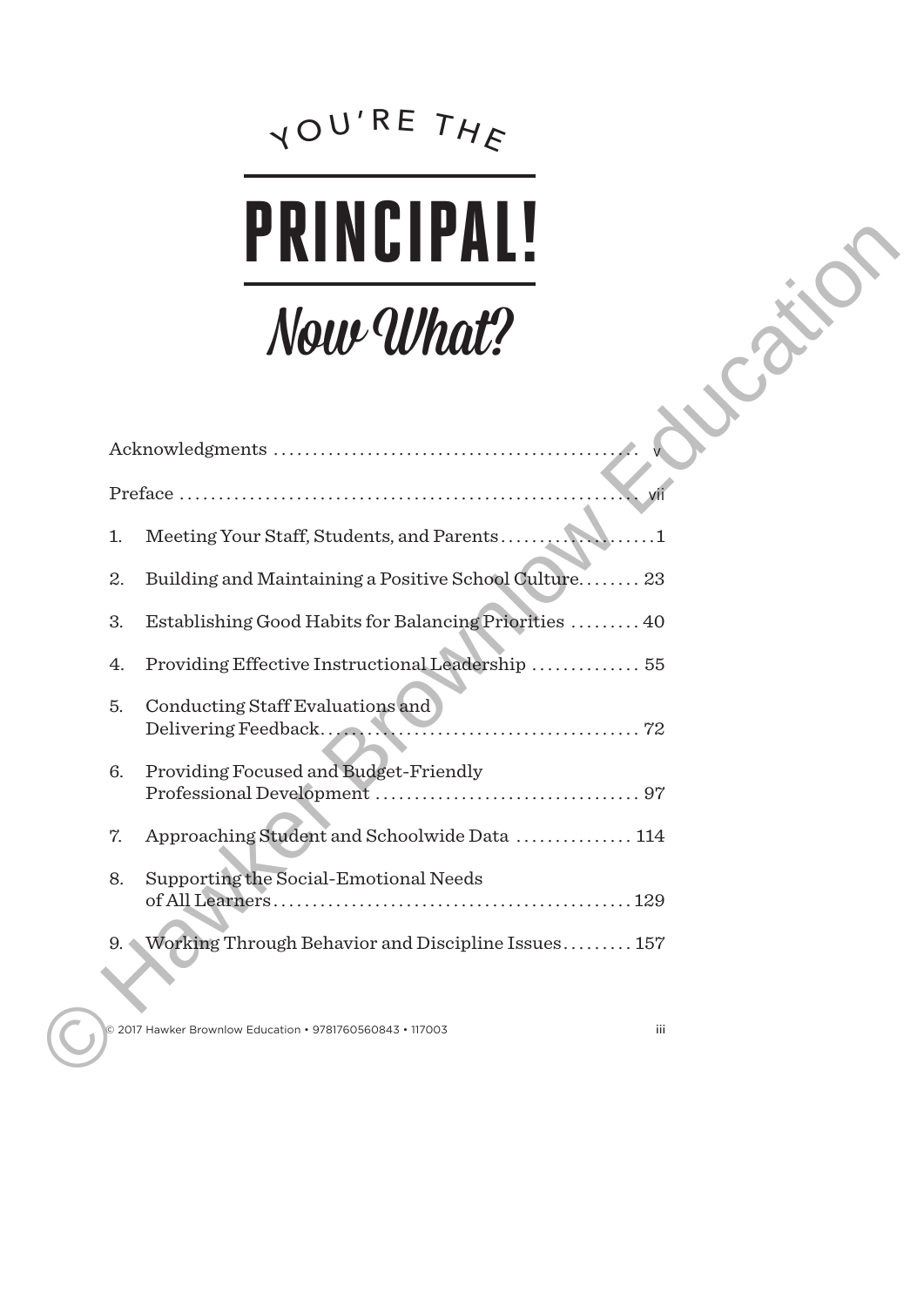#### iv | You're the Principal! Now What?

|     | 10. Managing Adult Conflicts: Parents 176                      |
|-----|----------------------------------------------------------------|
| 11. | Managing Adult Conflicts: Parents and Staff  195               |
|     |                                                                |
|     | 13. Keeping Up with District, State, and Federal Mandates  233 |
|     | 246                                                            |
|     | 15. Managing Your Budget<br>.261                               |
|     | 16. Planning for Growth and Change<br>.277                     |
| 17. | Hiring Quality Teachers and Supporting New Ones 295            |
|     | 18. Maintaining Balance                                        |
|     | Concluding Thoughts<br>. 333                                   |
|     | $Index \ldots \ldots \ldots$<br>. 334                          |
|     | About the Author.                                              |
|     |                                                                |
|     | 117003 • 9781760560843 • © 2017 Hawker Brownlow Education      |
|     |                                                                |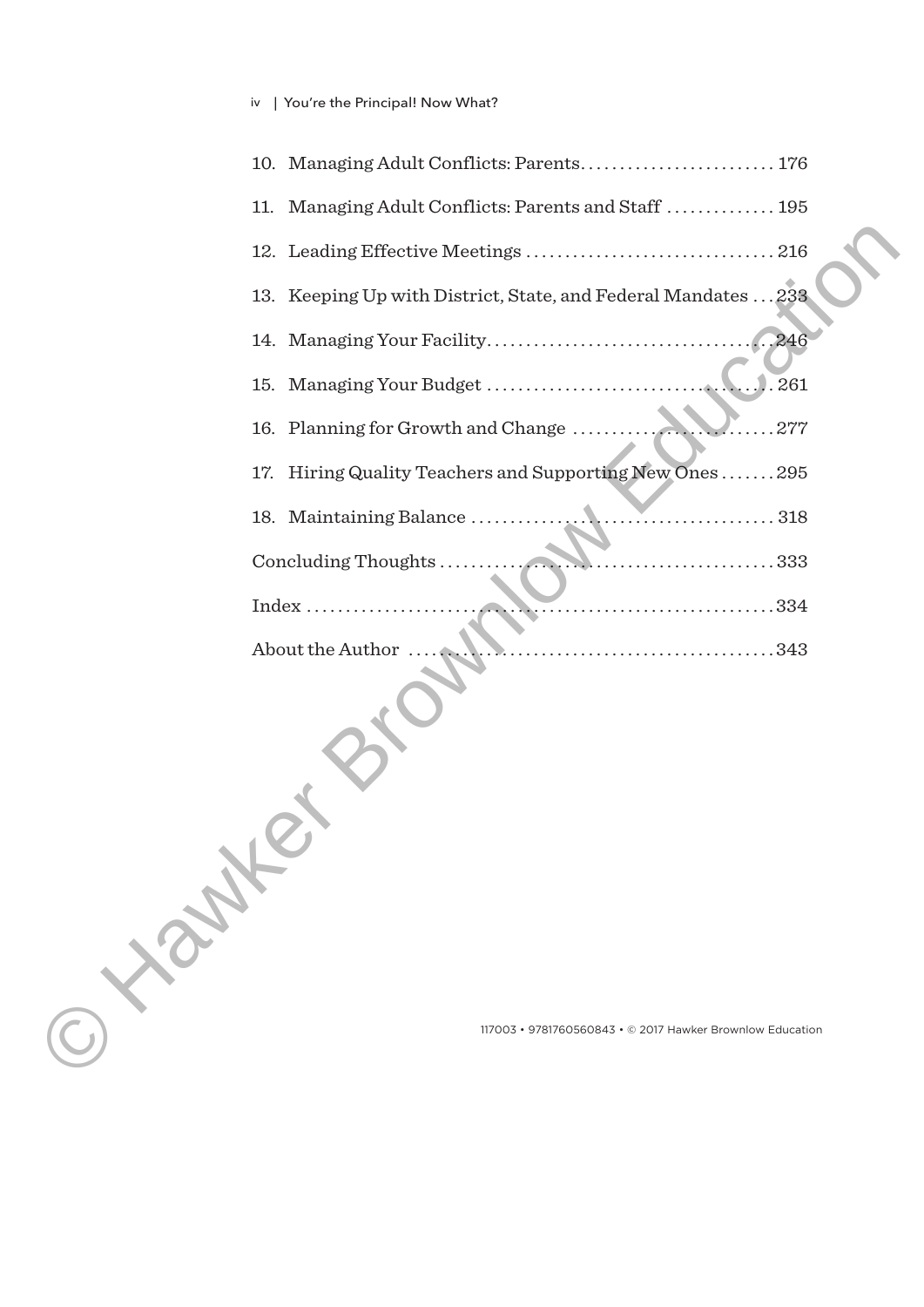# **Meeting Your Staff, Students, and Parents**

### Scenario 1: The Staff Meeting

You have been working as a literacy coach in a large elementary school, in which most of your work has been with 4th and 5th grade teachers. When the principal of your school retires, you decide to apply for the job. Many interviews later, you are named as principal. As you think about your new role, you come to a realization: While the teachers with whom you worked closely know you well, most others know you by name only. How should you present yourself so the school is ready—and able—to accept you as their new leader?

### Scenario 2: The Individual Teacher Meeting

You have just gone through a rigorous interview process for a job as the principal of a middle school. There were interviews with a human resources director; a committee composed of parents, students, and staff; a group of other principals in the district; and, finally, the superintendent. Late on Friday afternoon, you receive a call from the superintendent notifying you that the job is yours. Your first principal job! "Well, you've got your work cut out for you," the superintendent says. "This is a tricky building." Excitement quickly turns to anxiety: What does that mean? And where do you begin? **Meeting Your Staff,**<br>
Studentts, and Parentts<br>
sexamine the ball Meeting and Normal content in a large elementary school of the principal all your content is a between only the state principal and the principal all your

## Scenario 3: The Aggressive Parent

After taking over a large high school, you have begun the long process of getting to know the students and their parents. You have just finished your welcoming remarks at the school's annual Open House. You told the

© 2017 Hawker Brownlow Education • 9781760560843 • 117003 1



1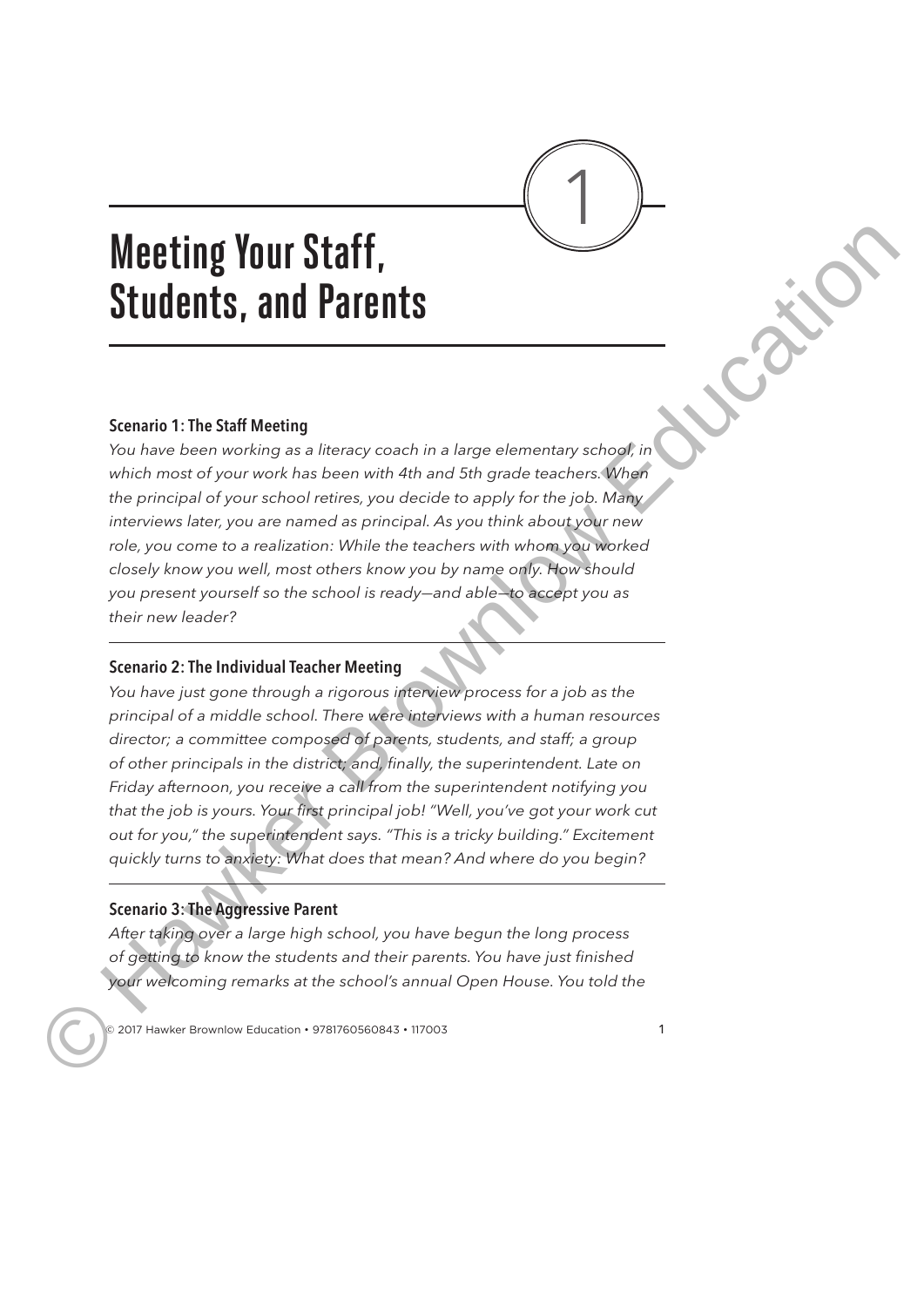#### 2 | You're the Principal! Now What?

attendees a little bit about your experience, your goals as their new principal, and how eager you are to be part of their community. Immediately after you conclude, a parent in the front row seems to bolt toward you. She asks if you have a few moments to talk . . . now. You can tell by her body language that she is an aggressive parent—one with whom you probably need to build a good relationship. What are the wisest first steps?

When you are hired as a new principal, the buzz throughout the school community will be palpable. Everyone will want to know who you are, what you value, what experience you have, and above all—what *changes* you will bring to the school. As with most situations, your initial interaction with your staff and community will set the tone for the future. A positive start will create momentum that will carry you through the year.

The strategies and solutions in this chapter are divided into two parts: those focused on managing initial meetings with your staff and those focused on handling initial interactions with parents and students.

# Strategies and Solutions for Meeting Your Staff

It's difficult to know who will be more nervous when you first meet your staff—you or them! In my experience, a tiered, two-step approach is the best bet for introductions. The first step is to meet your entire staff as a group and tell them a bit about yourself as a person and as a leader. The second step is to have short meetings with individual staff members. In an extremely large school, this may be difficult, and you may find it more efficient and effective to meet with departments or teams. Regardless, your goal is to get to know a little bit about each of the teachers in your building. and if you have a few anometic to the window the conviction of the principal paragretic particle is the same principal. When two the mass that is the could a good relationship, When we the winest Kritistop?<br>
When you are,

117003 • 9781760560843 • © 2017 Hawker Brownlow Education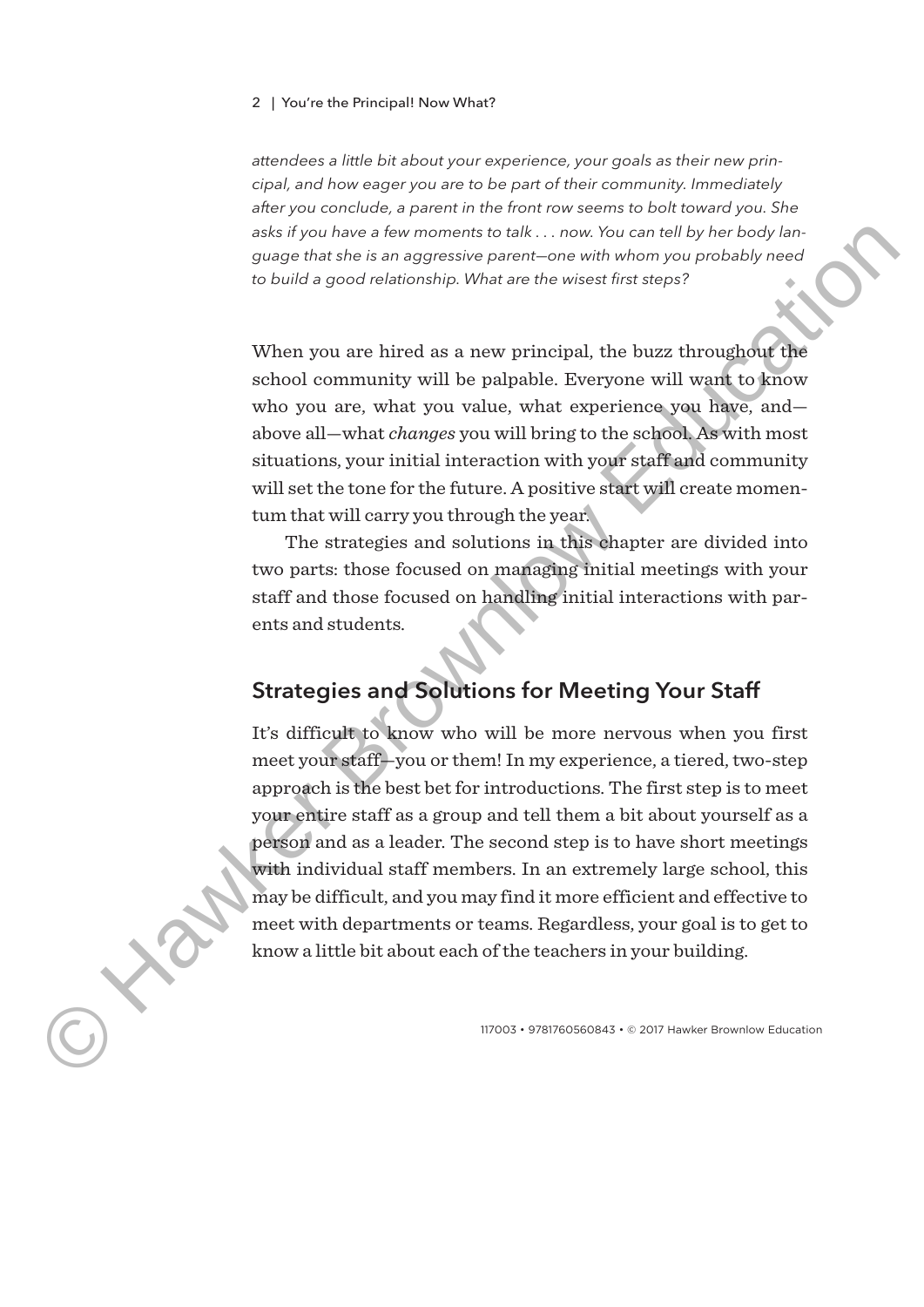### Step 1: Conduct a Whole-Group Meeting

Once you have been officially named principal of your school, you will need to determine the best time to meet your new staff. It's never a neat process, because there isn't a standard time line in administrator hiring practices. For example, if you are hired in the spring for the upcoming school year, it may not be appropriate to meet your whole staff until months later when they report to start the new school year; similarly, if you are hired in the summer, it may be hard to get your staff together before the start of the year. On the other hand, if you are hired to be a principal in the same building where you are teaching, or for a building within your current district, it may be possible to meet the staff within a few weeks of your official hire date. Consulting with the superintendent may help you determine the best course of action. will need to determine the bast time to meat your new staff. Its<br>account neutric processes. Decompose there is a reached time line in<br>a diministrator hiring spaceticos. For example, if you are hired in the<br>spring for the

In my first year as a principal of an elementary school, it was particularly important that my initial interaction with the staff be a good one. The situation was unconventional: midway through the school year, the current principal had unexpectedly retired, and the superintendent needed someone to step up and fill in for the remainder of the year. He pulled me from the role I held as an assistant principal in a middle school and named me interim principal. He said he hoped I would eventually be named the official principal, but he made it clear that I would have to earn it: "We are still going to post the position, and you will interview like everyone else. The hiring committee will decide who will be the official principal for next year."

He went on to tell me about the staff. "They are in a difficult position," he explained. "Their current principal was often unkind and handled the teachers in a punitive manner. There is very little

© 2017 Hawker Brownlow Education • 9781760560843 • 117003